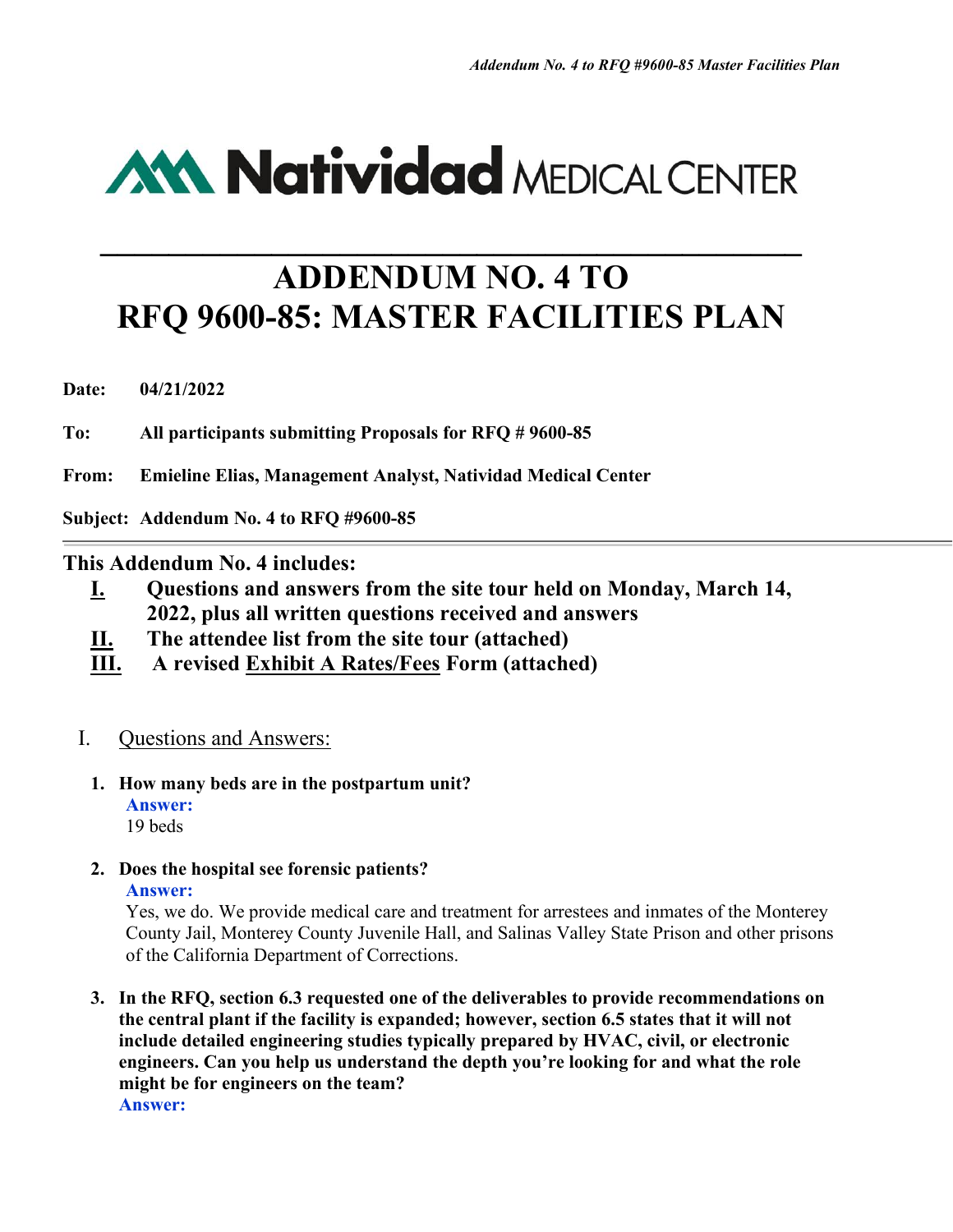The firm that is selected must take into consideration the impacts to the central plant as the facility expands. Detailed engineering drawings are not needed, but the firm should recommend what changes might need to be made to the central plant to accommodate expansion of the facility.

# **4. In the RFQ, section 6.3 requested an exhaustive review and analysis of NMC's existing facilities. Is what you're asking establishing boundaries about it?**

#### **Answer:**

We will need the awarded bidder's plan to include items that we could go ahead and implement. We want something that is going to be operationalized.

# **5. Are you asking for schematic level?**

# **Answer:**

It is schematic, but it is not a complete architectural set that needs state approval. It should be a pre-schematic design, but with some suggestions on narratives on how we would be able to get mechanical systems and elements. It needs to be enough for it to be actionable for us to get signed off on by our board.

# **6. In regards to volume and strategy, do you have a strategic plan that is guiding that already?**

# **Answer:**

Our strategic plan has not been updated in quite some time. If there are specific questions regarding volume analysis, we will attempt to answer them.

#### **7. Did you hire HGA to do a feasibility analysis? Answer:**

HGA did a feasibility analysis which was only a seismic feasibility analysis that provided a list of what we need to do to be compliant with the 2030 deadline.

#### **8. The RFQ said something about the master plan for 2022-2027, so what does that mean? Is it for the next 5 years or is it for longer or beyond 2030? Answer:**

Any plan needs to be relevant beyond 2030. All future work needs to comply with the 2030 earthquake requirements. We still have work to do with the facility towards meeting these requirements. The HGA document that was included in the RFQ identifies the work that must be completed to meet the 2030 deadline.

# **9. Do you want us to tie hours to hourly rates based on what we define as the scope in our proposals with a final professional fee? Or do you want our hourly rates and work plans, which will be negotiated if you're selected based on qualifications? Do you need a bottomline fee?**

# **Answer:**

We need a detailed listing of your hourly rates as indicated in the Price Sheet that is attached to the RFQ. Please provide you best estimate of total hours required for the development of the Facility Master Plan. All fees should be submitted in a sealed envelope, as stated in the RFQ.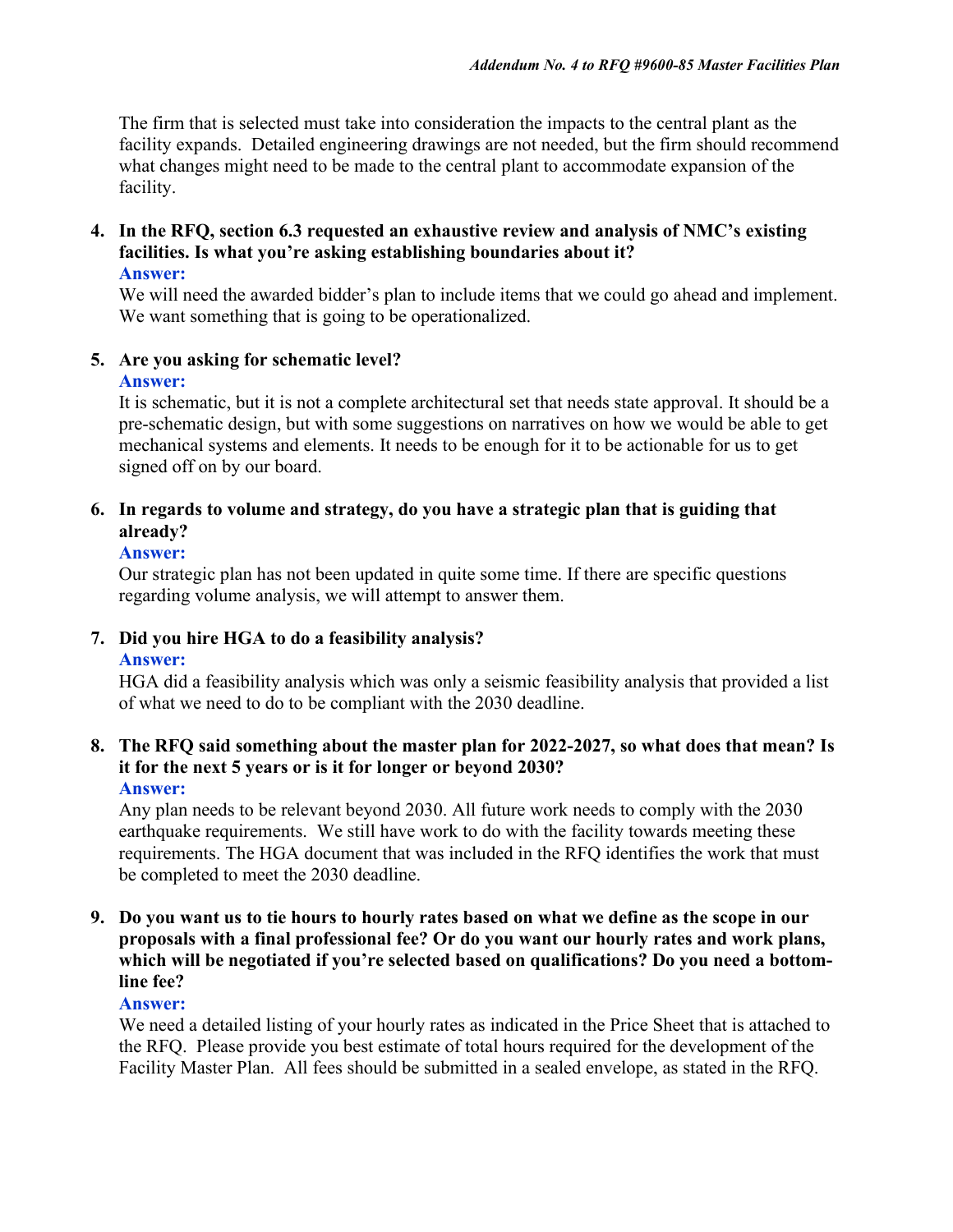# **10. Are you requesting for us to give you the lump sum without the markup or with the markup of up to ten (10) percent?**

#### **Answer:**

Bidders should list your reimbursable costs separately; you don't have to list the dollar amounts; just what types of things are billed as reimbursable.

#### **11. What is your desired timeline to have the facility master plan completed by? Answer:**

Timeline of six (6) to nine (9) months to complete the facility master plan.

# **12. You don't have a big event in January where it has to be completed by?**

**Answer:**

No, we don't.

#### **13. Will a digital signature be acceptable?**

#### **Answer:**

No. Only wet signatures on the RFQ signature page are acceptable. It only has to be one page with a wet signature. You can photocopy the others (the RFQ asks you to submit one original with wet signatures and additional copies of your qualification package response to the RFQ).

#### **14. There's a part on there that says travel expenses are not reimbursable, is that specific to this engagement or was that pulled from a standard architectural services agreement that you would assume would be local? Answer:**

If travel reimbursement is anticipated, please include travel in the hourly rates submitted only where relevant.

# **15. What's considered local? Is it just Monterey County?**

#### **Answer:**

Pursuant to County policy, the term "local vendors" shall mean a business or resident doing business as a CONTRACTOR in Monterey County, San Benito County, or Santa Cruz County for not less than the past five (5) consecutive years.

As stated in Section 10.1 within the RFQ, Local Vendor is defined as:

10.1.1 Vendor either owns, leases, rents or otherwise occupies a fixed office or other commercial building, or portion thereof, having a street address within Monterey County, Santa Cruz County, or San Benito County (the "Area"). Vendor possesses a valid and verifiable business license, if required, issued buy a city within the Area or by one of the three counties within the Area when the address is located in an unincorporated area within one of the three counties; and 10.1.2 Vendor employs at least one full time employee within the Area, or if the business has no

employees, the business must be at least fifty percent (50%) owned by one or more persons whose primary residence(s) is located within the Area; and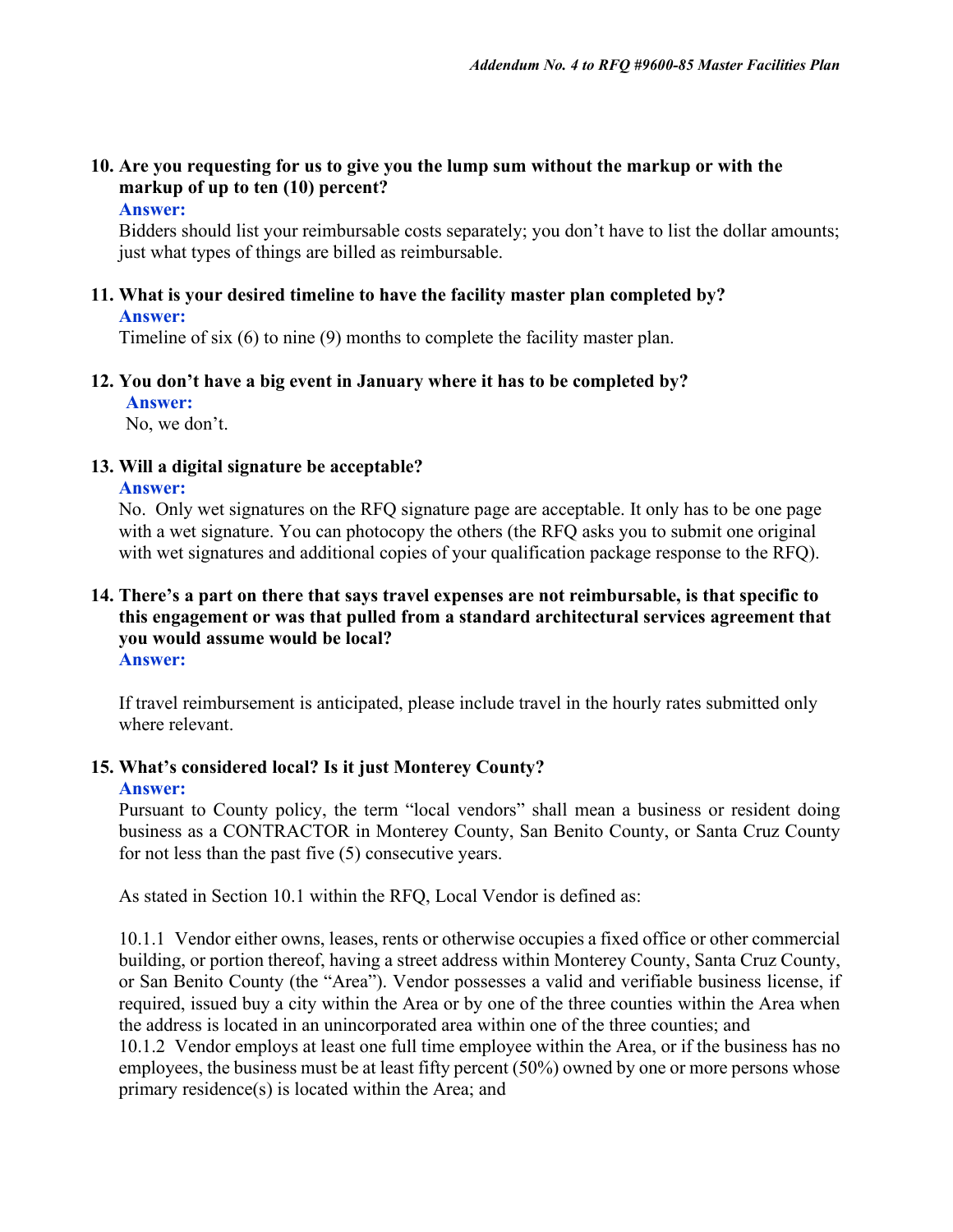10.1.3 Vendor's business must have been in existence, in Vendor's name, within the Area for at least two (2) years immediately prior to the issuance of either a request for competitive bids or request for proposals for the County; and

10.1.4 Newly established businesses which are owned by an individual(s) formerly employed by a Local Vendor for at least two (2) years also qualifies for the preference; and

10.1.5 If applicable vendor must possess a valid resale license from the State Franchise Tax Board showing vendor's local address within the Area and evidencing that payment of the local share of the sales tax goes to either a city within the Area or to one of the three counties within the defined Area.

To view the complete County of Monterey Local Preference Policy, visit: [https://www.co.monterey.ca.us/government/departments-a-h/administrative-office/contracts](https://www.co.monterey.ca.us/government/departments-a-h/administrative-office/contracts-purchasing/procurement-related-policies)[purchasing/procurement-related-policies](https://www.co.monterey.ca.us/government/departments-a-h/administrative-office/contracts-purchasing/procurement-related-policies)

# **16. What is the procurement for design build?**

#### **Answer:**

We understand you to be asking about design-build, i.e., one firm that does it all. Future design work would likely have to go out to bid, and we often use Job Order Contracting here for the building part. The county has not adopted a formal design-build process and agreement template for a design-build project.

# **17. Do you have original or new equipment in the central plant?**

#### **Answer:**

We have some new equipment, and some of it is original. In 2016 we did a central plant upgrade, primarily for our hot water boilers and cooling towers. There are two (2) new 613 Ton Marley cooling towers, two (2) 5000 BTU Parker boilers, and a soft water installation.

#### **18. Is the facility master plan already funded or do you have to use the proposal to go in front of the Board of Supervisors to get the funds approved? Answer:**

The facility master plan is in our proposed budget for the next fiscal year.

# **19. If selected, would we be precluded from any follow-up conference should there be beyond schematic design?**

# **Answer:**

Whether the successful bidder on this RFQ would be precluded from bidding on future work related to the master plan would need to be decided on the basis of the facts of such future RFQs or other procurement processes. Such future determinations would hinge principally upon whether the awardee here had been 'in a position to exert considerable influence' the making of a future contract, most likely by influencing its scope of work. While the possibility of such preclusion is real, it is in Natividad's interest to avoid precluding potentially qualified firms from serving Natividad's needs in the future. Natividad therefore intends to conduct processes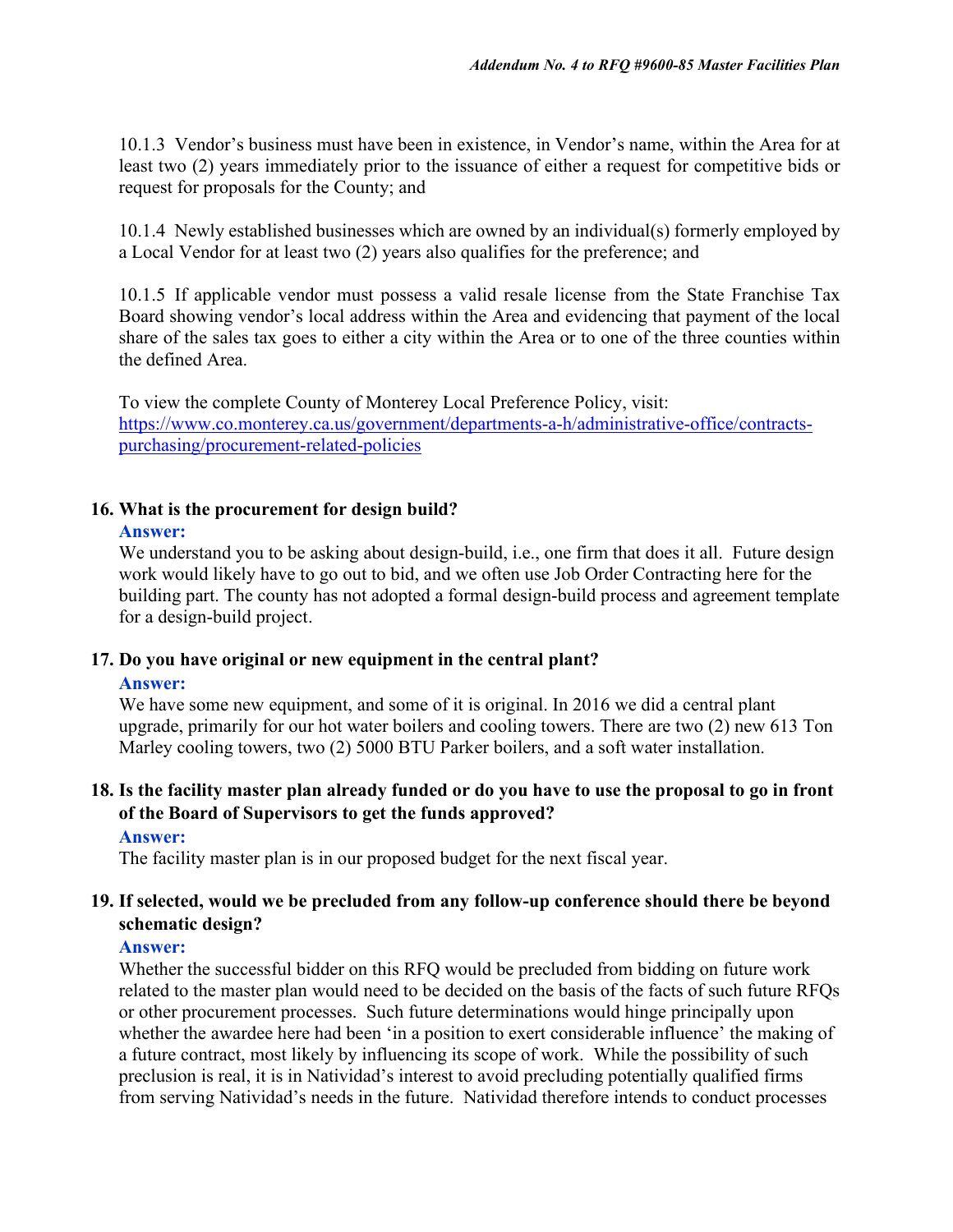related to the master plan, and flowing from it, so as to minimize any preclusion concerns while still diligently complying with applicable law.

### **20. Are you able to share the attendees list?**

**Answer:**

Yes, it is attached to this Addendum #3.

### **21. Who from Natividad would be considered the working group after this contract from this RFQ is awarded?**

#### **Answer:**

Our senior management team will be instrumental, also our Project Manager and Director of Engineering and Safety will be involved at some point.

# **22. What are your long-term facility sustainability goals?**

**Answer:**

The county is interested in LEED certification; we mention that in the RFQ.

# **23. Any chance that the deadline could be extended because we're going to get the answers on the 23rd and it's two (2) weeks before the deadline?**

**Answer:**

Depending on how quickly we get the Q&A, we would consider extending the due date. We actually extended the due dates in Addendum No. 1 and extended the proposal submittal deadline in Addendum No. 2.

# II. Written Questions and Answers:

# **24. Do we need to provide a broken-down fee in our submission or just billing rates? Answer:**

The revised pricing sheet attached asks only for hourly fees of key personnel assigned to this Facility Master Plan and a final one lump sum total cost. As per the RFQ the pricing sheet must be submitted in a sealed envelope.

# **25. Has NMC done any preliminary market and patient volume projections? If so, have they done them by service line?**

#### **Answer:**

We have not yet completed a preliminary market and patient volume projection analysis.

#### **26. Does NMC know which areas of service they would like to strategically grow? Answer:**

Possible service lines include: oncology, cardiology, stroke, and primary care clinics.

# **27. Are there new services NMC would like on campus?**

#### **Answer:**

Possible new services: urgent care, infusion center.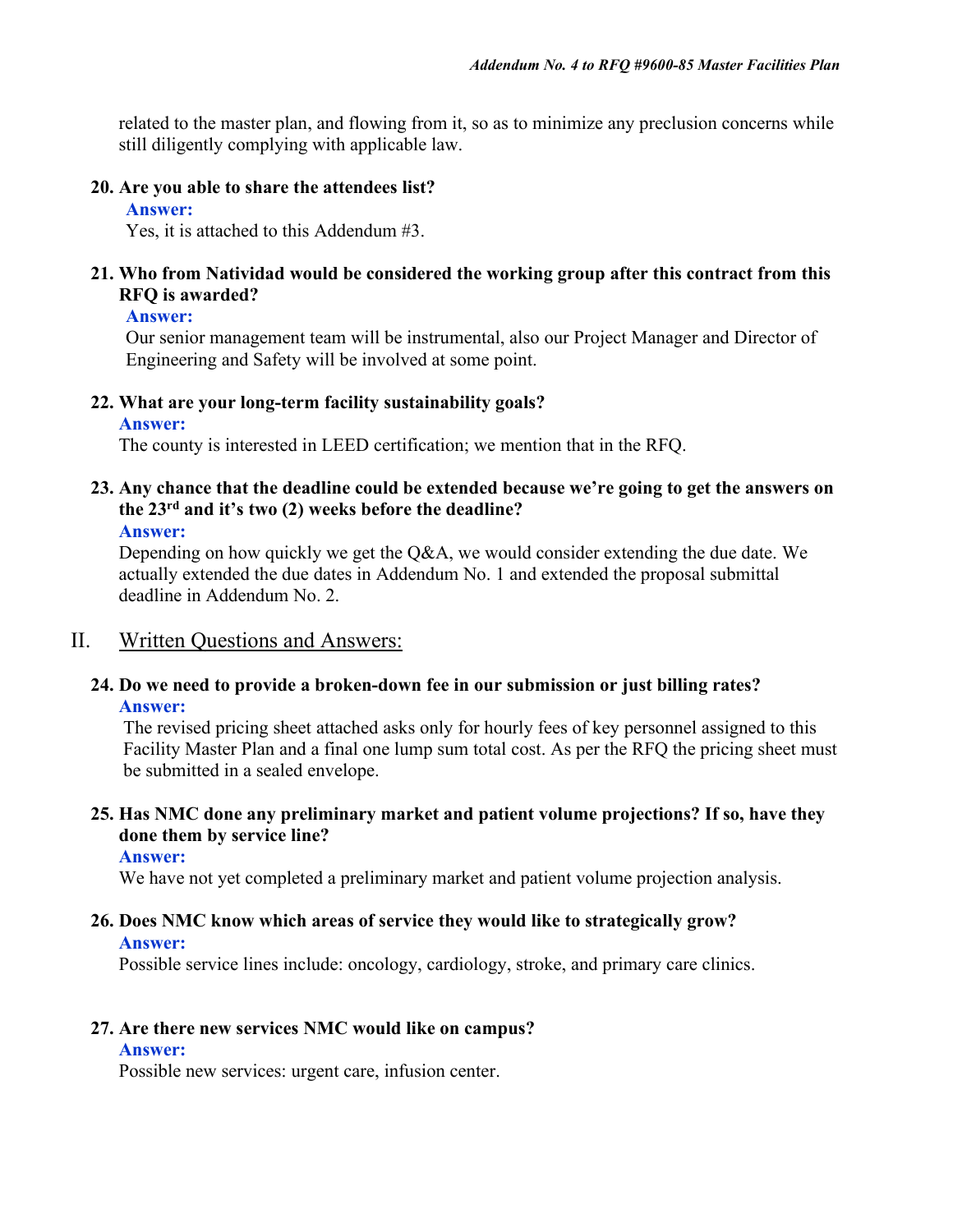# **28. Would NMC like independent physicians on campus?**

#### **Answer:**

As we are a county hospital, we are able to directly employ physicians or have employment agreements with our physicians.

# **29. Outside of general population growth, does NMC see any unique events in the service area that will impact their patient population/volumes?**

#### **Answer:**

None at this time.

#### **30. When was NMC's strategic plan last updated?**

#### **Answer:**

2019/ 2020 prior to the pandemic. It was an internal document that did not receive board approval.

**31. Does NMC have a physician recruitment plan?** 

#### **Answer:**

We recently completed an internal needs assessment.

**32. What is the medical center's FTE count (inpatient / outpatient / total)?**

```
Answer:
```
1435 FTEs

**33. Does NMC have a desired timeline for the delivery of the Master Plan (i.e.: "must be complete by then end of 2022…")?**

# **Answer:**

Please refer to the answer on question# 11

**34. Does NMC have a preliminary project budget for any "phase 1" master planning facility moves?**

# **Answer:**

We will use the information from the Facility Master Plan to develop future capital budgets.

#### **35. Does NMC have expectations or limitations to how inclusive the process needs to be?**

#### **a. Should we conduct interviews with -**

**i. Department leaders (Inpatient, Diagnostics, Ancillaries…) ii. Select/all administrators iii. Key physicians and/or groups on campus iv. Independent physician groups in the community or on campus v. County Administration representatives vi. Community groups vii. Others**

**Answer:**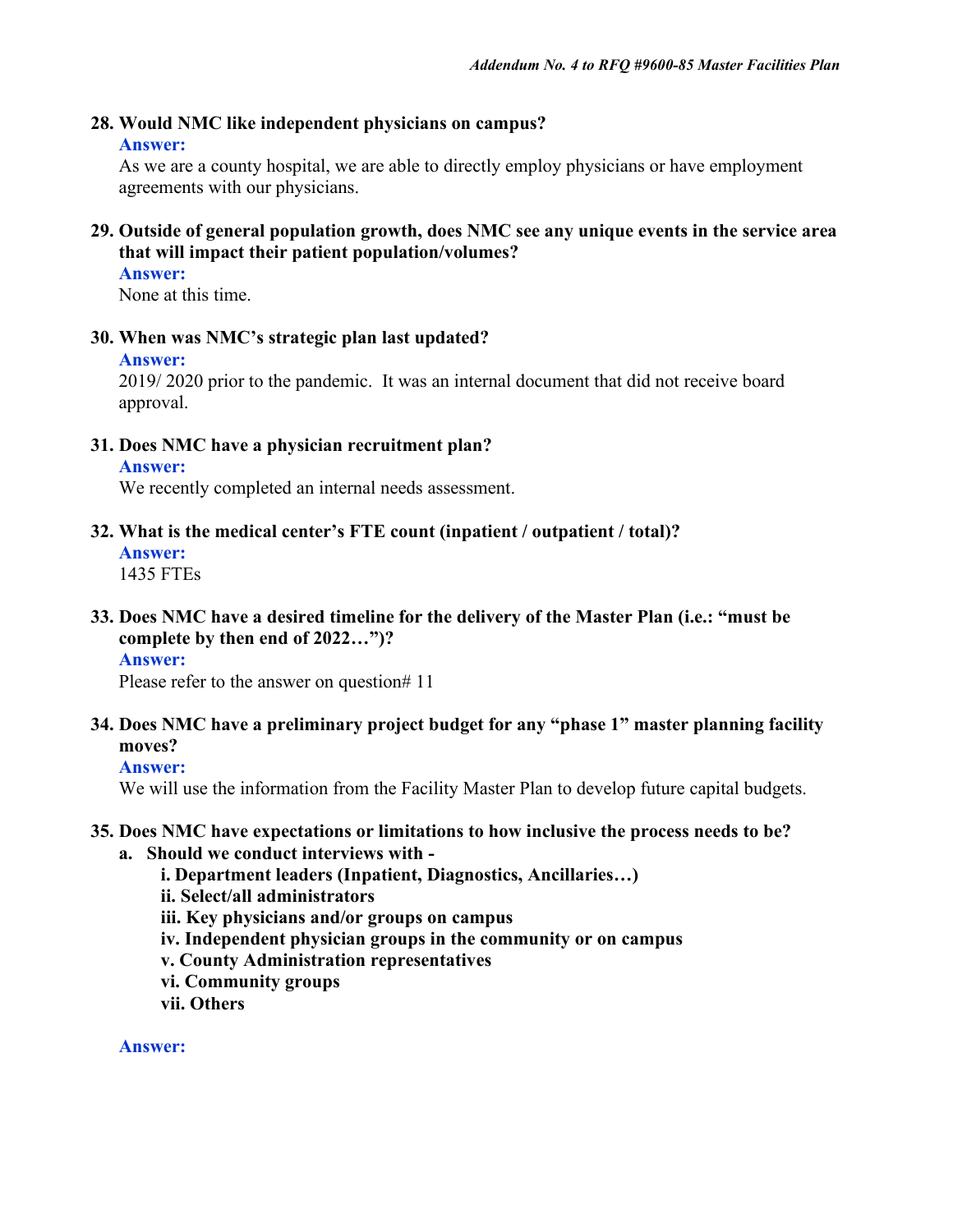Please plan to conduct interviews with Department leaders, Administrators (CEO, CNO, CFO, CIO, CMO, Assistant Administrators), Physician Service Directors, County Health Department leadership (Director of Health and Director of Facilities).

**36. The RFQ pdf file is locked which makes it difficult to extract necessary pages such as the Signature Page (page** 

**34) or to search the document for information. Would it be possible to share an unlocked version of the RFQ pdf file?**

**Answer:**

The County does not need to post in another format because you can use Adobe Acrobat Reader to search the posted pdf version of the RFQ.

**37. Was any Strategic Plan recently prepared by a strategic planning firm that projected local demographic needs of Natividad Medical Center's patient service area aligning with the anticipated time frame for the Master Facilities Plan, including projected growth areas, new service lines and decanted services all identified by driver room targets, e.g. beds by type, procedure rooms, imaging modalities and exam rooms? Answer:**

We did not use an outside firm to complete our most recent strategic plan (see question 30).

**38. Similar to any Strategic Plan for healthcare services, was any needs analysis or forecasting study prepared for the medical teaching facility for future years aligning with the proposed Master Facilities Plan?**

# **Answer:**

We do not have a needs assessment.

**39. During the Q&A following the Site Tour on March 14, it was mentioned that the proposals include with Exhibit A Rates/Fee Schedule a Bottom Line Fee. Exhibit A only lists hourly rates by position or title and an reimbursable expenses estimate. There is no line item for a proposed Master Facilities Plan design fee on Exhibit A. Alternatively, is this information to be included in the Work Plan? Please clarify.**

**Answer:**

The Master Facilities Plan fee will not be required during the RFQ. The design fee will be negotiated after the design firm has been selected.

**40. Does Natividad Medical Center anticipate a timeline for the Master Facilities Plan process? 6 months? 9 months? 12 months?**

#### **Answer:**

Please refer to the answer on question# 11

**41. In Section 1 "Signed Signature Page and Signed Addenda" please clarify where the "Signed Signature Page" can be found? Will this be included with the release of the addenda?**

#### **Answer:**

The RFQ Signature page is the "Signed Signature page". You should be reading the entire RFQ so that you are familiar with its contents. When you do you will see the RFQ Signature page. It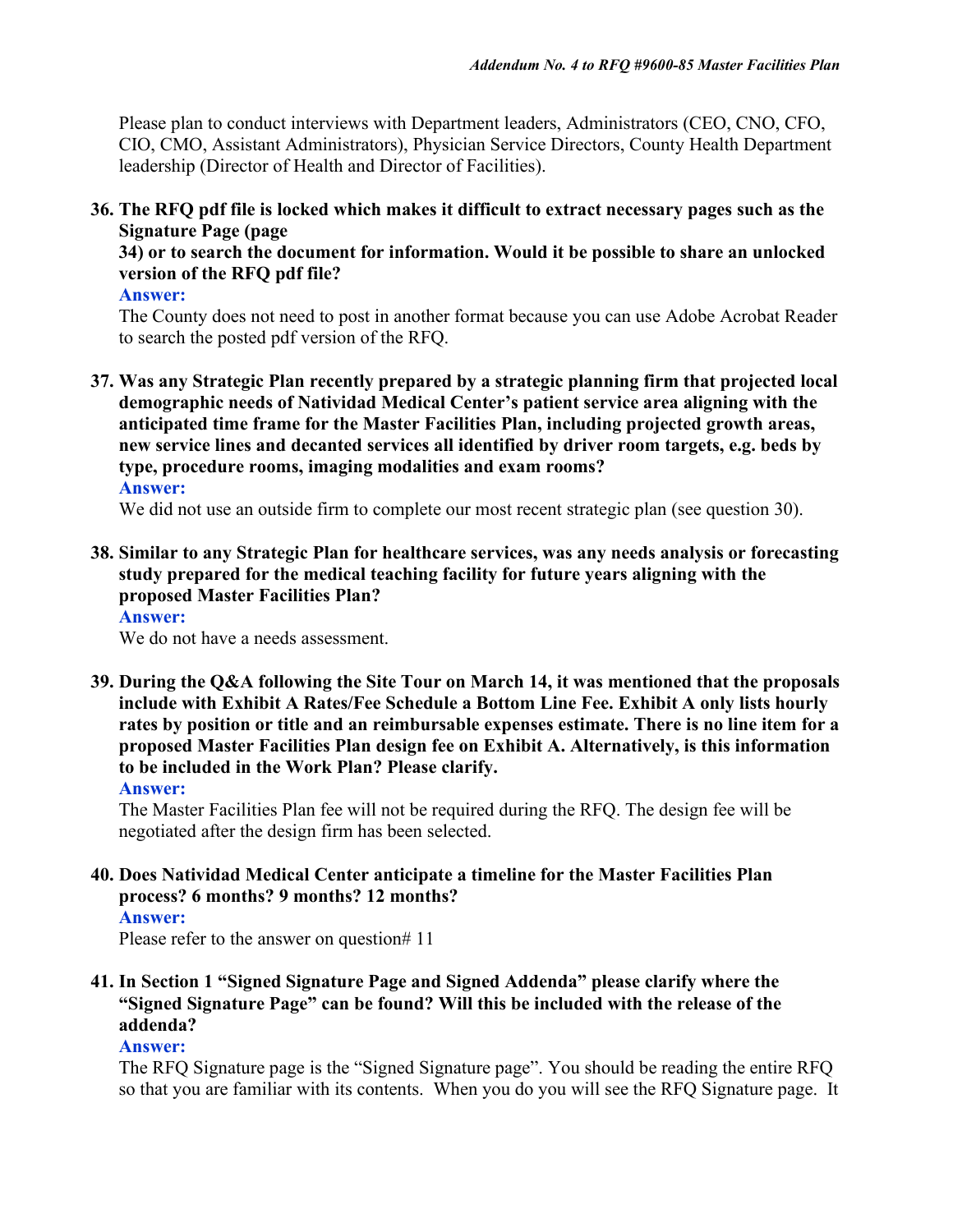is also listed in the RFQ Table of Contents and you can also search for it using Adobe Acrobat Reader.

#### **42. Should we include hourly rates for the consultants on our team? Answer:**

The billing rates for your firm's key personnel should be listed. Sub-contractor/consultant hourly rates are not required to be submitted.

# **43. Confirm that only rates for each discipline and their staff categories, per Exhibit A, are required and that a total fee amount for our team's services to prepare the master plan report is not required.**

#### **Answer:**

We have asked for hourly rates and a single one-lump total cost on the attached revised Pricing Sheet. This is to be submitted in a sealed envelope as the RFQ instructs.

#### **44. What time of day is this proposal due? You give the day (April 8) but not the time. Answer:**

The hospital is open 24x7, but it would be preferred to have it delivered before 5:00 PM. If there is any question on about whether it was delivered on time on the due date, we will request Proof of Delivery from the bidder to show that it was delivered on the due date, so please make sure you use a carrier that has tracking with proof of delivery just in case.

# **45. On Page 7 of 37 in paragraph 6.5 your scope includes high level facility needs for engineering and at the walk-through Andrea mentioned an actionable plan. Do you want to include: Cost Consultants, MEP Engineers, Structural Engineers, Traffic/parking count, Civil Engineering? Any other consultants?**

**Answer:**

Yes, it would be necessary to engage appropriate sub-consultants to be able to provide a comprehensive masterplan.

#### **46. Will you send a list of the attendees to the On-site tour?**

#### **Answer:**

Yes, it is attached to this Addendum No. 3.

# **47. Are you expecting a line item (a separate, detailed fee and schedule) for the expansion of emergency department project?**

#### **Answer:**

The Emergency Department expansion should be part of the facility master plan.

#### **48. Do we need to provide a broken-down fee in our submission or just billing rates? Answer:**

Please refer to the answer on question #42.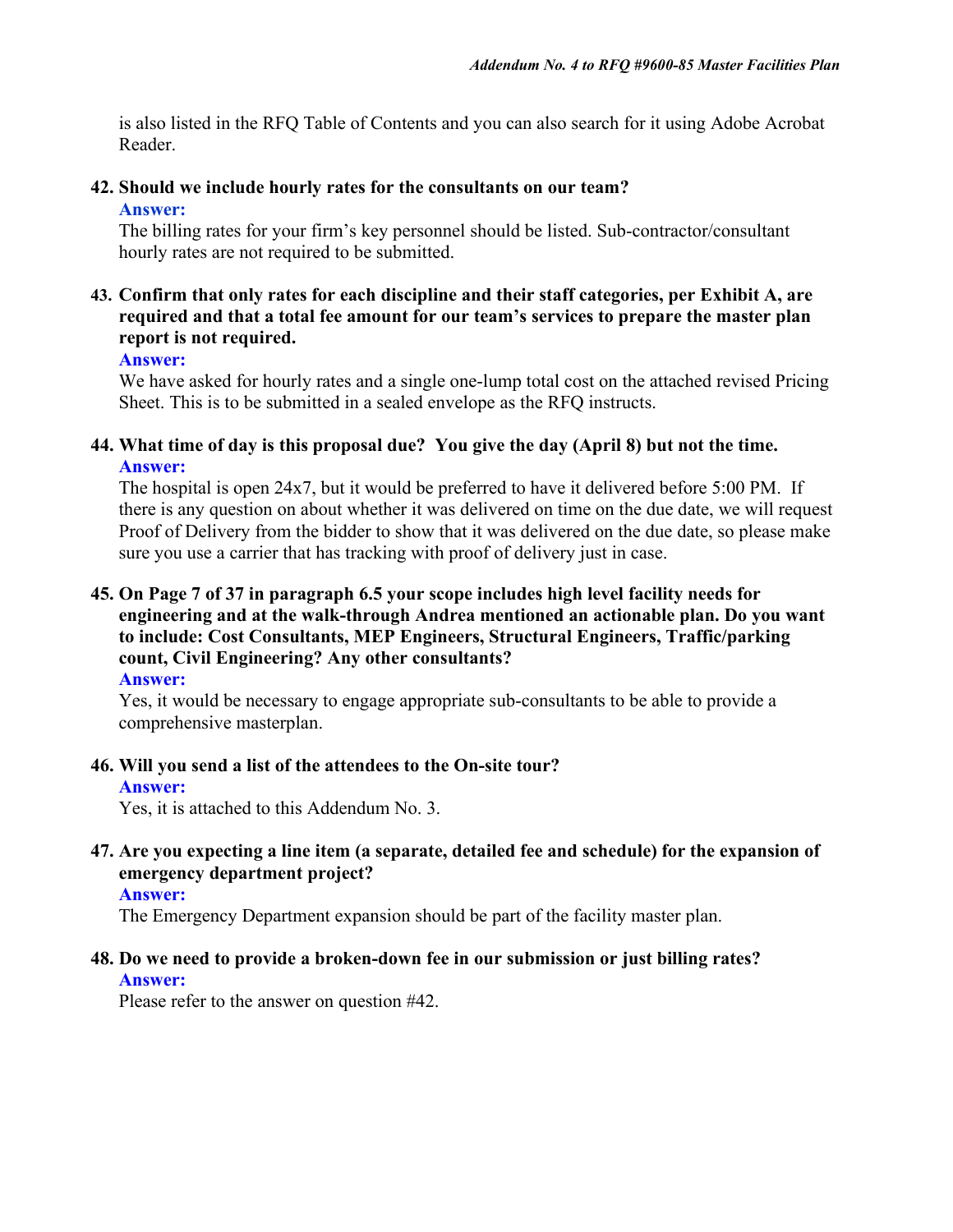### **49. Section 6.5 of the scope states:**

6.5 The scope of work will include high-level assessment of program requirements, facility needs, and costs. It will not include detailed engineering studies typically prepared by HVAC, civil, or electrical engineers. Natividad has not yet established a budget for the future facility changes at this time.

**Does this mean the items listed below will not be in the civil scope for the master plan:**

- **a. Existing utility system capacity.**
- **b. Exiting utility relocation studies to allow for new building footprints.**
- **c. Preliminary layout and study of sanitary sewer collection and storage system.**
- **d. Preliminary layout and study of the water storage system.**
- **e. New Preliminary Grading.**
- **f. New building Site accessibility analysis.**
- **g. What would be included related to demolition, layout and paving, grading or utilities?**

# **Answer:**

It would be necessary to engage appropriate sub-consultants to evaluate existing and propose preliminary layouts to utility systems, sanitary sewer, and fundamental civil plans related to the refined scope.

# **50. Do we need verification for the existing NPC and SPC report, or we can assume the information provided in the HGA report is accurate?**

#### **Answer:**

You do not need to verify the HGA report.

*--End of Q&A--*

- II. Attached is the attendee site tour list from March 14, 2022.
- III. The attached Exhibit A Pricing Form should be used in the bidder's qualifications package instead of Exhibit A in the original RFQ. This revised, attached version corrects the description of services stated in Exhibit A.

# *Continued on next page*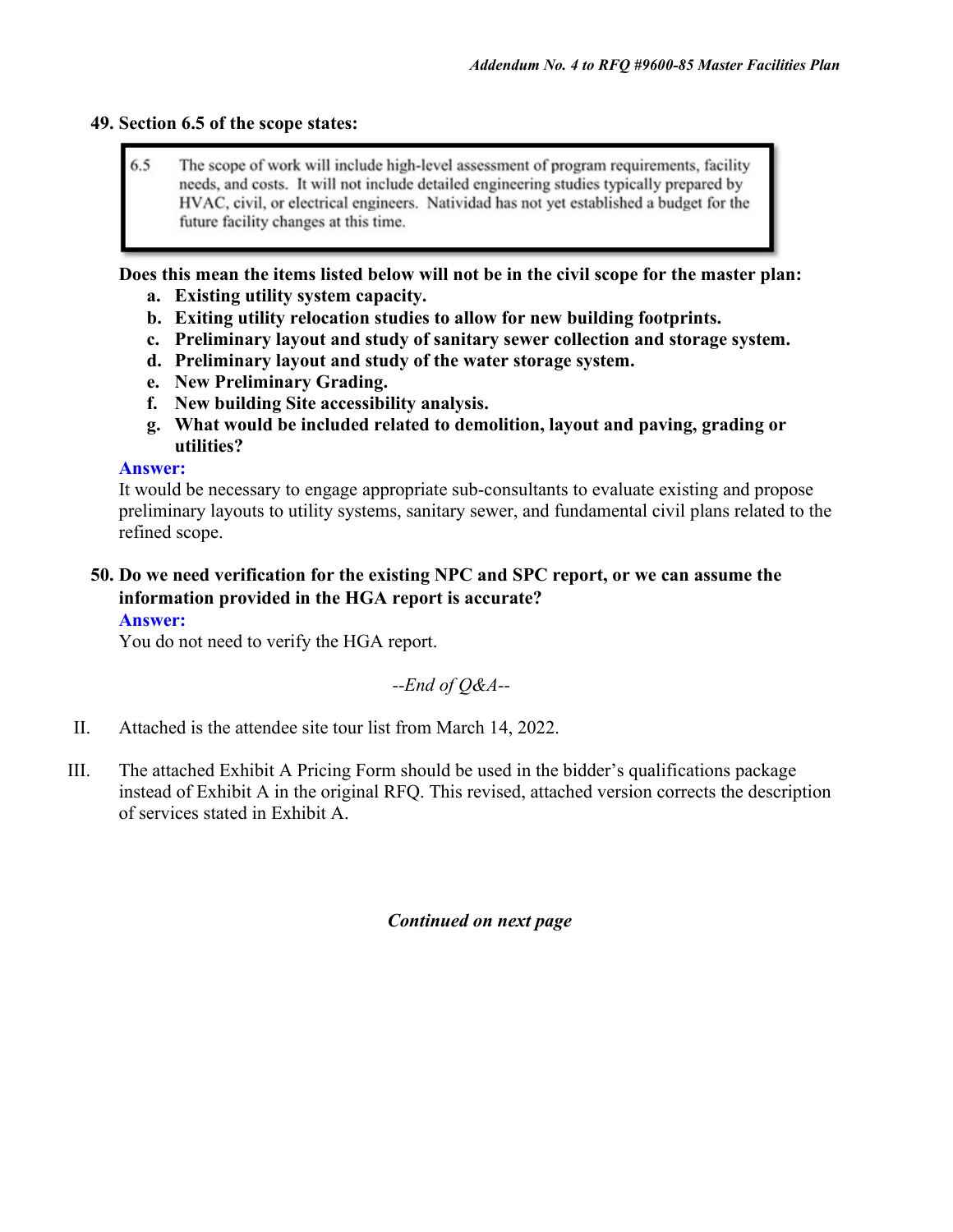- \* This acknowledgement signature page of Addendum No. 4 must be submitted with your proposal.
- If this acknowledgement signature page is not submitted with your bid proposal, your entire proposal package may be considered non-responsive.

# **RECEIPT IS HEREBY ACKNOWLEDGED OF ADDENDUM NO. 4, RFQ # 9600-85**

**\_\_\_\_\_\_\_\_\_\_\_\_\_\_\_\_\_\_\_\_\_\_\_\_\_\_\_\_\_\_\_\_\_\_\_\_\_\_\_\_\_ \_\_\_\_\_\_\_\_\_\_\_\_\_\_\_\_\_\_\_\_\_\_\_\_\_\_\_\_\_**

**Company Name**

**\_\_\_\_\_\_\_\_\_\_\_\_\_\_\_\_\_\_\_\_\_\_\_\_\_\_\_\_\_\_\_\_\_\_\_\_\_\_\_\_\_**

**Signature Date** 

**\_\_\_\_\_\_\_\_\_\_\_\_\_\_\_\_\_\_\_\_\_\_\_\_\_\_\_\_\_\_\_\_\_\_\_\_\_\_\_\_\_ Printed name of Signor**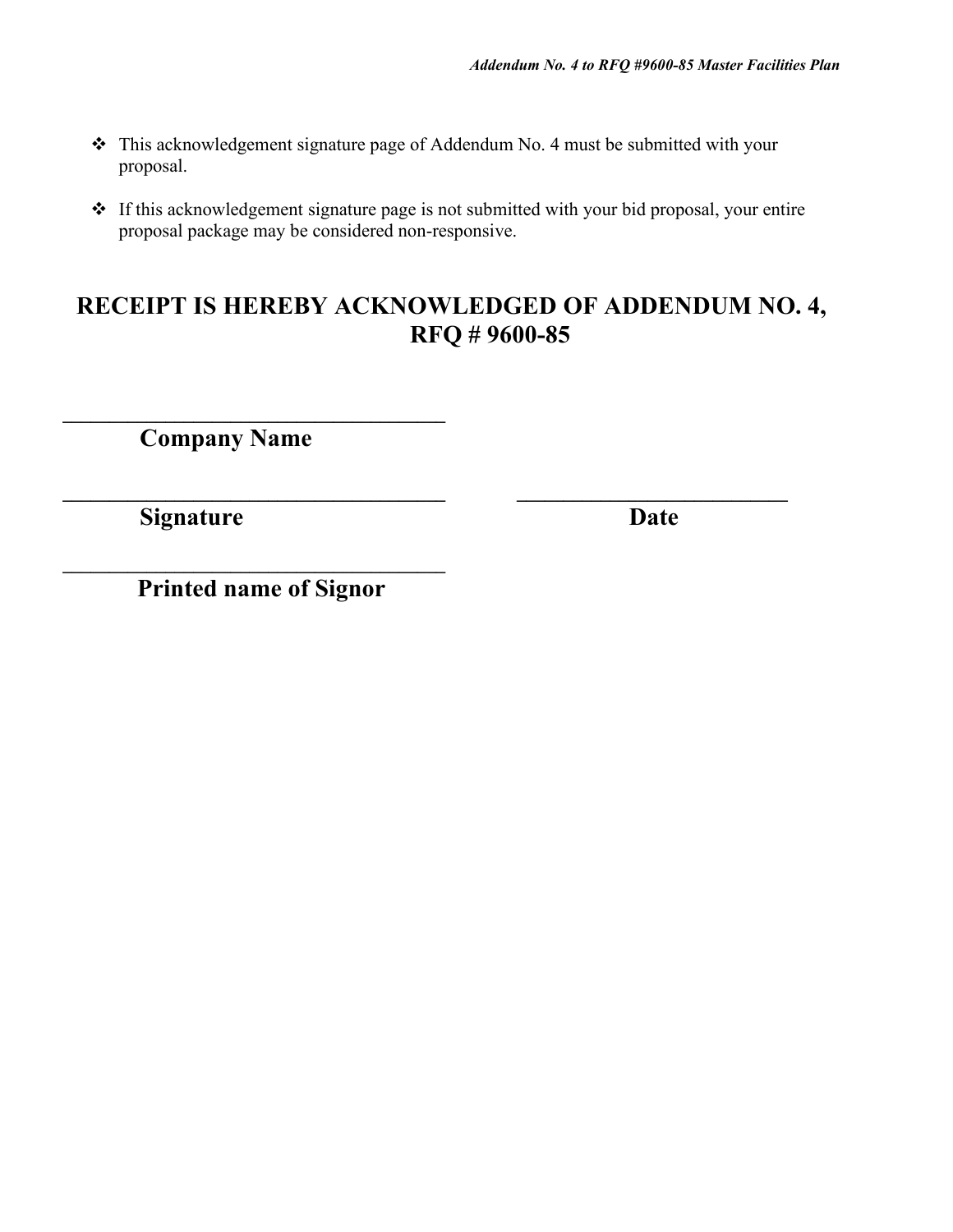# RFQ 9600-85 Site Tour Sign-in Sheet, March 14, 2022

| <b>FIRMS</b>                                  | REPRESENTATIVE'S NAME (please print) |  |  |
|-----------------------------------------------|--------------------------------------|--|--|
| <b>19Six Architects</b>                       | Deborah J. Woodle                    |  |  |
| <b>19Six Architects</b>                       | Ralph le Roux                        |  |  |
| Arch-Nexas                                    | <i><b>CheryHvictviartry</b></i>      |  |  |
| Arah-Newas                                    | <del>Kelly Schreinofe</del>          |  |  |
| <b>Arcivitector</b>                           | Jemmer Grass                         |  |  |
| <b>DGA</b>                                    | Tye Tighe                            |  |  |
| <b>DGA</b>                                    |                                      |  |  |
| <b>DGA</b>                                    | Bun re                               |  |  |
| tialista                                      | <b>Netree Frenus</b>                 |  |  |
| <b>HGA</b>                                    | Dan Rectenwald                       |  |  |
| <b>HMC Architects</b>                         | Natalie Thomas                       |  |  |
| <b>HMC Architects</b>                         | Chris Krahn                          |  |  |
| <b>TIME Architects</b>                        | Arrene Sanchez                       |  |  |
| <b>HMG-Arelvicests</b>                        | George Vangelatos                    |  |  |
| <b>HOK</b>                                    | William (Bill) Roger                 |  |  |
| <b>Huddy HealthCare Solutions</b>             | Jon Huddy                            |  |  |
| Kasavannikrehiteets                           | Peter Kasavun                        |  |  |
| Ÿ.<br><b>Kasavan Architects</b>               | <b>Bill Comstock</b>                 |  |  |
| <b>MGAC</b>                                   |                                      |  |  |
| <b>NBBJ Healthcare</b>                        | LAURIE CHAM                          |  |  |
| <b>RATCLIFF</b>                               | Doug Strout                          |  |  |
| <b>RBB Architects Inc.</b>                    | Sylvia Botero                        |  |  |
| <del>ROB Architects inc</del>                 | Jarair Feeman                        |  |  |
| Sandis-                                       | Chad prowning                        |  |  |
| Sandis                                        | Mike Kuykendall                      |  |  |
| The Decign Remnorship LL                      | dohm Boerger                         |  |  |
| Wald, Ruhnke and Dost Architects LLP TS/11/17 | Ryan Cornelsen                       |  |  |
| Perking Eagtman                               | $P_{am}$ Kurz                        |  |  |
| KITCHEN                                       | ARM BSWYCOM                          |  |  |
|                                               | onne Vemet<br>$\overline{\alpha}$    |  |  |
|                                               |                                      |  |  |

**ANY**